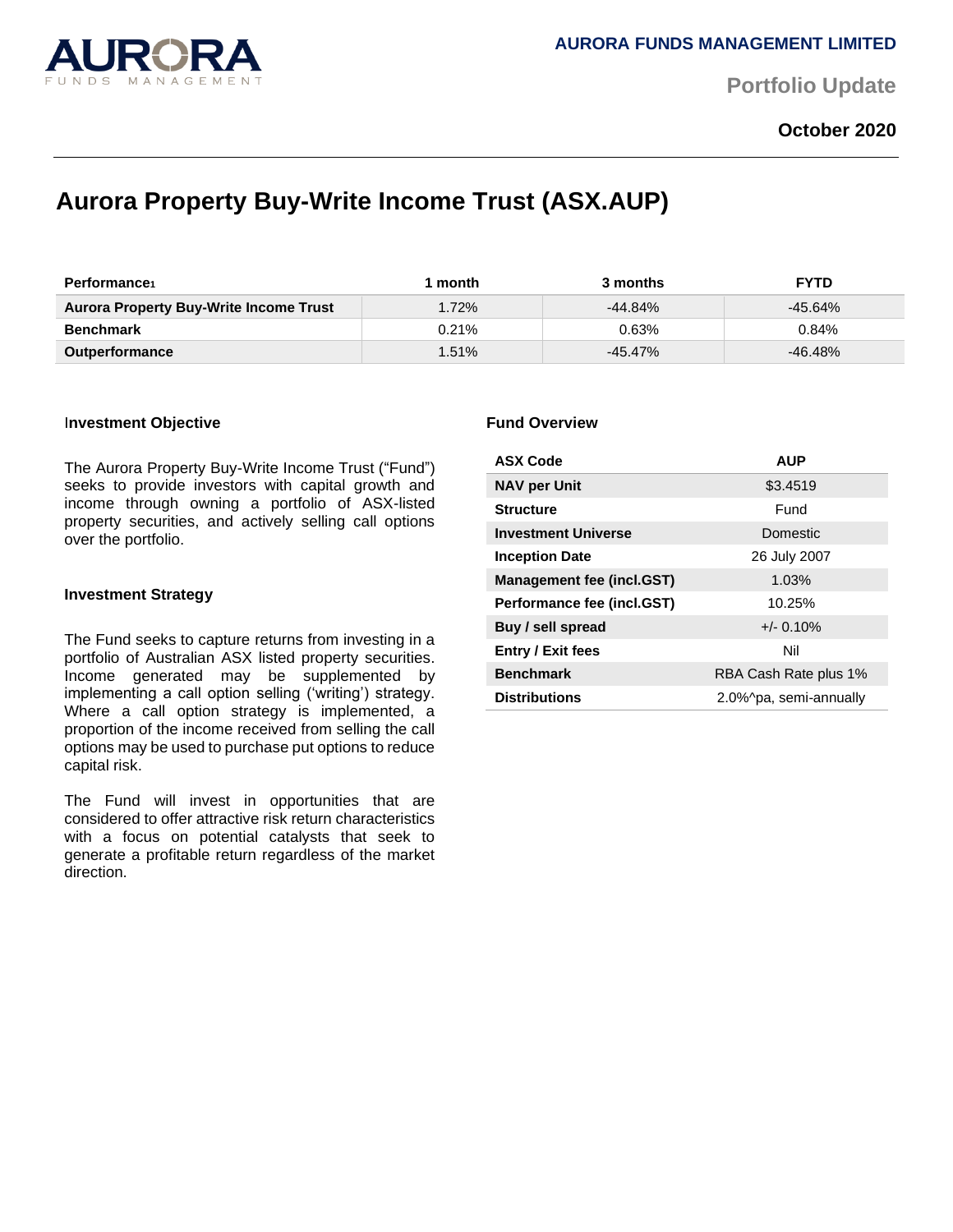

**Portfolio Update** 

**October 2020**

### **Fund Update**

AUP requested a voluntary suspension on April 2<sup>nd</sup> due to reasons outlined below. Aurora is currently working with the ASX to have AUP's suspension lifted a soon as possible.

The Fund provides the following information pursuant to ASX Listing Rule 17.2:

- The request for Voluntary Suspension relates to the effects of the COVID-19 pandemic on AUP, including the Disclaimer of Auditor's Opinion in the Annual Report for RNY Property Trust (ASX: RNY) and the ASX's investigation on that matter;
- As stated in AUP's financial statements for the half year ended 31 December 2019, the Fund owns 67.15% of the units in RNY and has extended subordinated debt to US entities in the RNY group;
- It is expected that the Voluntary Suspension will be ended once the ASX has concluded its investigations, as mentioned above; and
- Aurora is not aware of any reason why the Voluntary Suspension should not be granted.

### **RNY Property Trust**

Aurora Funds Management Limited (Aurora), in its capacity as the responsible entity of the Aurora Property Buy Write Income Trust, Aurora Fortitude Absolute Return Fund, Aurora Global Income Trust and the Aurora Dividend Income Trust (Fund(s)), provides the following update in relation to the RNY Property Trust (RNY).

RNY has been suspended from trading on the Australian Securities Exchange (ASX) since 1 April 2019, due to delays experienced in finalising its audited financial statements for the year ended 31 December 2018 and half year ended 30 June 2019, followed by the Audit Disclaimer Opinion issued in relation to the year ended 31 December 2019. Aurora understands that RNY is due to release its Audit Reviewed financial statements for the half year ended 30 June 2020. In the event a clear audit review statement is issued, Aurora understands that RNY will then be in a position to apply for recommencement of trading on the ASX.

On 23 September 2019, RNY announced it had completed an independent valuation of its 5 commercial office properties in the New York tri-state area, resulting in a 16% uplift on previous valuations and a material uplift in RNY's Net Tangible Asset (NTA) backing. Given RNY's suspension from trading on the ASX, there was no actively traded market available for Aurora to determine the market value for RNY's securities. As such, the independent valuation obtained by RNY was considered the most appropriate basis on which to determine the carrying value of RNY, with Aurora's direct investments being carried at a small discount to RNY's improved NTA.

On 29 June 2020, Keybridge Capital Limited (Keybridge) announced its intention to make an off-market all scrip takeover bid for RNY at an implied offer price of \$0.011 per RNY unit1 (Keybridge Offer), with its Bidder's Statement being dispatched on 28 August 2020. On 28 September 2020, Keybridge issued a substantial holder notice stating it had acquired a relevant interest of 1.01% in RNY (from parties other than Aurora) through acceptances into the Keybridge Offer. Aurora has also elected to accept a portion of its Funds holdings into the Keybridge Offer. Consistent with its previous "truth in takeovers" statement, Aurora has limited its acceptances into the Keybridge Offer at 41,450,000 RNY units.

As a consequence of the acceptances into the Keybridge Offer, the implied offer price of \$0.011 per RNY unit is now the most readily observable price for RNY securities. As such, this has resulted in the carrying value of Aurora's direct investments in RNY being reduced from \$0.044 to \$0.011 per RNY unit, across its various Funds.

Following the recommencement of trading in RNY securities on the ASX, Aurora will continue to adjust its direct investment in RNY to reflect the last traded market price.